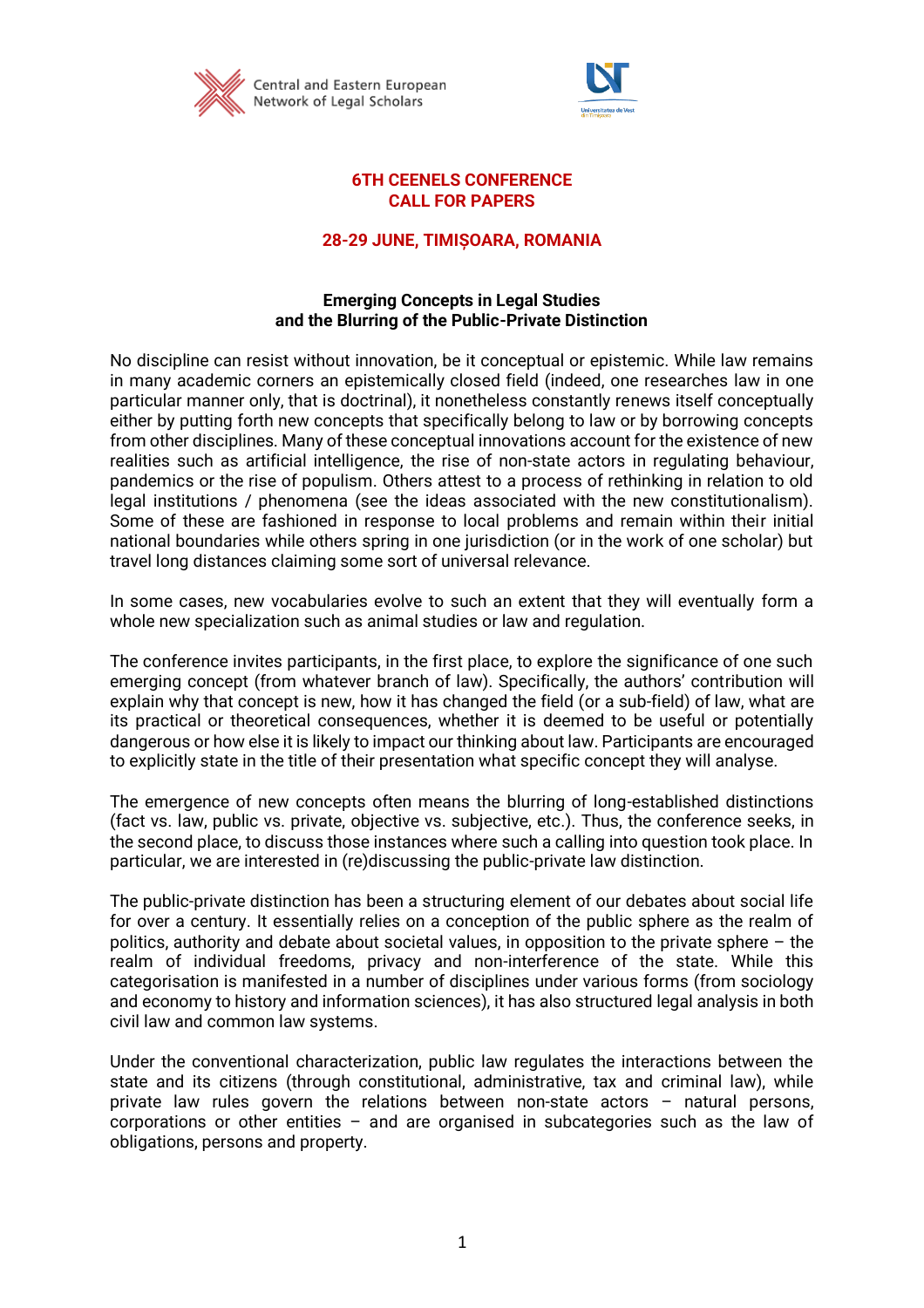



With the increasing diversification of the modes and environments of social interaction, the traditional public-private divide still holds a lot of appeal in guiding law-making processes at national level. At the same time, challenges such as globalisation, the permeation of information technology in almost all aspects of societal life, the potentially systemic-altering consequences of certain economic interactions between private corporations (as well as between corporations and consumers) – all raise questions as to the important aspects of reality that the public-private law distinction might ignore or obscure. As a result, hybrid fields of law and new concepts emerge in order to structure legal knowledge in these boundary areas of "publicization" of non-state activity or privatisation of governance.

Against this backdrop, some scholars argue in favour of abandoning the distinction as artificial, maintaining it no longer serves to represent – and regulate – reality when state and non-state actors are faced with similar risks or asked to perform similar tasks. Duncan Kennedy was reflecting, as early as the 1980s, upon the decline of the public-private divide, identifying six stages of this process (with the development of intermediate terms as the second phase). A different strain of scholarship argues in favour of reviving the distinction and claiming, for instance, that its explicit adoption in certain areas of European law might lead to better law-making by supranational institutions and increase the rules' ability to achieve policy goals.

The 2022 CEENELS conference invites participants to revisit this traditional distinction and explore the emerging legal concepts resulting from the tensions brought about by changes in society and in the interactions between state and non-state actors, at both domestic and international levels.

Contributions could address the following issues, as well as other adjacent topics:

- How has the public-private distinction evolved and how is it reflected in law?
- Does the evolution of this distinction mirror the changes in social interactions or is it no longer a useful instrument to structure legal knowledge?
- What are the criteria informing the public-private law distinction? Have they changed over time or are they perpetual?
- What are the fields straddling the public-private law divide and how can they best be characterised? Are they mixed, "intermediate" fields or should they be regarded as autonomous, external to these categories?
- What are the new or emerging legal concepts designed to operate in such boundary fields? What are some of their defining features?
- To what extent are new legal concepts inspired/borrowed from other disciplines?
- What are the consequences of the constitutionalization of private law?

Please submit your abstracts of up to 500 words through the **EasyChair** facility:

<https://easychair.org/conferences/?conf=6thceenels>

Deadline for submissions: **15 June 2022**

Notification of acceptance: **18 June 2022**